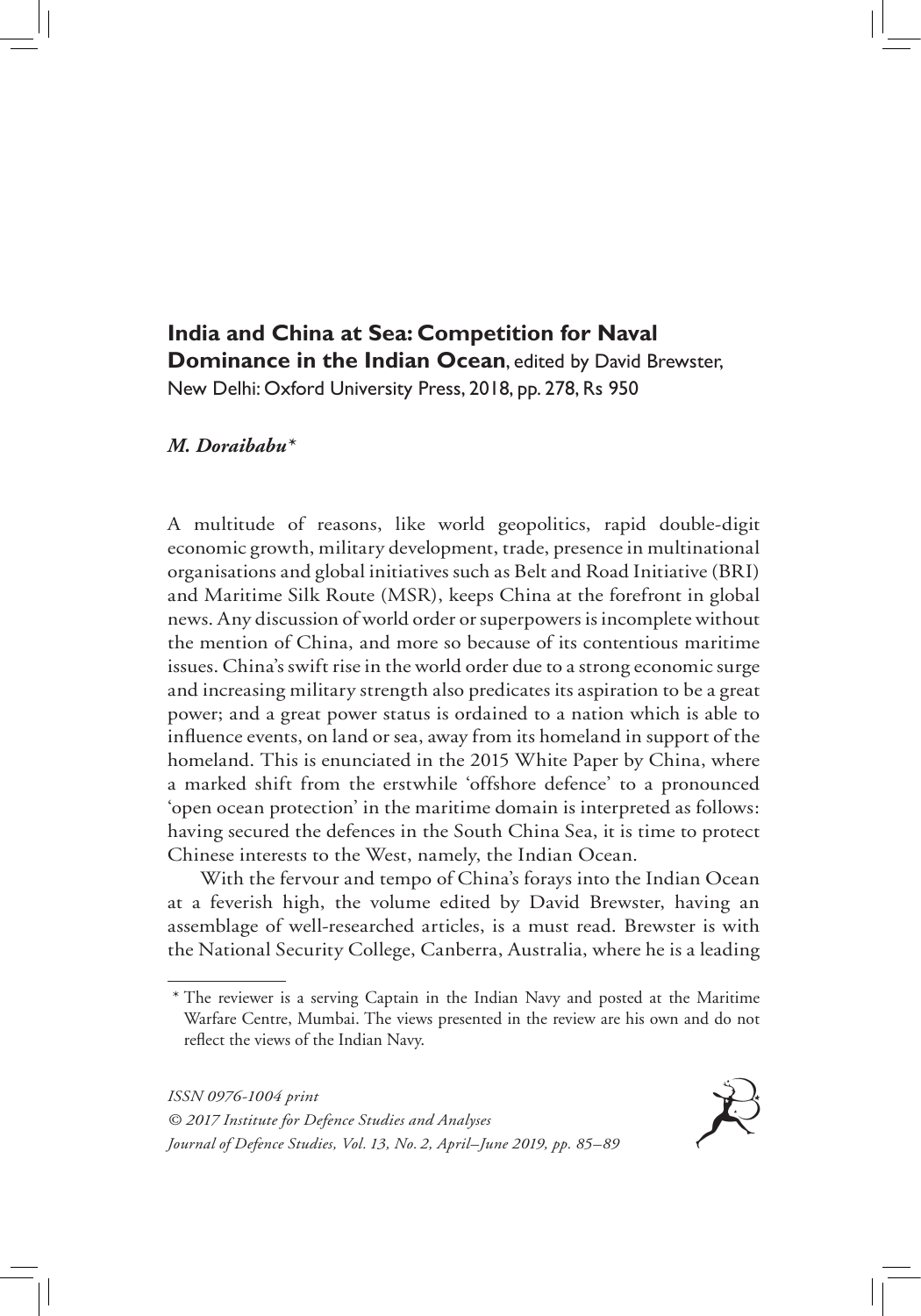## **86** *Journal of Defence Studies*

academic expert on Indian strategic affairs. The collection of essays presented in the book by known academics presents the broad spectrum of issues the two nations face in the Indian Ocean.

The volume argues, via the various contributions, the different facets of the growing geopolitical situation arising out of China's entry into the Indian Ocean Region (IOR). China has justified its actions, beginning with its anti-piracy patrols since 2008, its growing investments in the region, the increasing number of Chinese nationals working here and thereby their interests and protection, to the trend of acquiring vantage ports and forward basing in the name of economic growth and protection of Chinese sea lines of communication (SLOCs), amongst other reasons.

On the other hand, India is a powerful and influential presence in the region and uses the maritime medium as one of the primary means of extending her relations and trade with the neighbourhood. Under the Modi government, as a result of the slow shift in the thought processes from a continental outlook to the maritime domain, the Indian Ocean rose to a level of priority in foreign policy arguably not seen since long, which is why the increased military presence and the 'encirclement' or the 'string of pearls' theory makes the Indian Ocean a jostling space between the two giant nations.

The volume mainly reconnoiters the Indo-China maritime security conundrums in broadly three sections. The first section delves into the perceptions of India and China about each other's legitimacy of the individual ambitions, and therefore the presence of their platforms in the Indian Ocean. The second section brings out the strategic connotations of the naval presence of either nations in the Indian Ocean with a comparison of force levels, capabilities, doctrinal thought processes and domain awareness, which is considered a critical capability for either nation. The third section is more concentrated on the economics of the MSR in the Indian Ocean and its relevance to the whole of Asia, while India remains apprehensive of the future outcomes of the initiative. The book is thus a well-packaged deal that takes the reader through the paces in a gradual complexity of escalation till it concludes with the last chapter talking about the best outcome coming out of dialogue and engagement.

In the first section, Brewster's introduction pertinently states that after having narrowed down the dynamics between the two nations to differing perspectives, maritime differences and national ideologies, the essence of the chapters looks more at 'managing' the space in the IOR, rather than definitive steps to resolve simmering issues. He also claims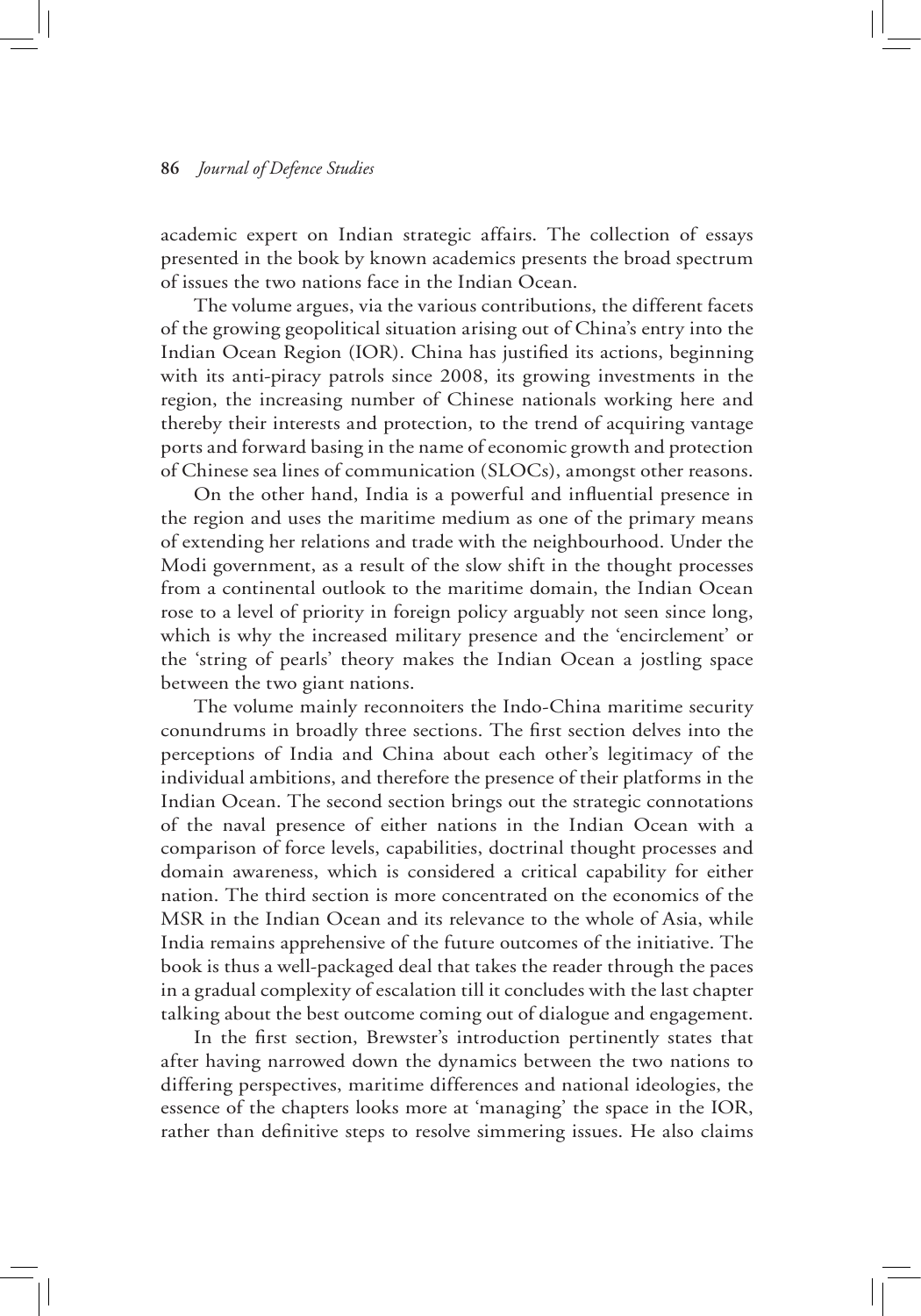that India has a proprietary view of the Indian Ocean, thus viewing the presence of other extra-regional powers as unnecessary, while Beijing refuses to acknowledge India's perceptions in the region. It is this dichotomy that leads to heightened threat perceptions at Delhi. China's thinking largely remains opaque, leading others to perceive notions that may or may not truly exist. John Garver (Chapter 4, 'Limitations on China's Ability to Understand Indian Apprehension about China's Rise as a Naval Power') calls this the 'autistic thinking' of China in not addressing the trepidations of its neighbours, especially India and Japan, of its rapid military growth and increasing global footprint. Jingdong Yuan (Chapter 2, 'Managing Maritime Competition between India and China') starts on a pragmatic view that China, while developing inroads into the Indian Ocean for economic interests and energy security, should include India in its plans to mitigate setting off alarms due to these initiatives. This lack of empathy by China has set off a train of influence and counter-influence activities in the region by both nations. India has gone on an overdrive in reaching out to the neighbours in the IOR (Sagar, Neighbours First policy, etc.) reasons Pramit Pal Chaudhuri in Chapter 3, 'The China Factor in Indian Ocean Policy of the Modi and Singh Governments'.

In the second section, Chinese scholar You Ji (Chapter 5, 'The Indian Ocean: A Grand Sino-Indian Game of "Go"') justifies that China is looking at 'far seas' expansion to protect her SLOCs and overseas interests in and around the IOR. This mandates a requirement of a bluewater capability of carriers and nuclear submarines. However, Abhijit Singh (Chapter 10, 'India's Naval Interests in the Pacific') argues against the thought of requiring carriers and nuclear submarines for protecting trade in the absence of any credible military threat in the SLOCs. As a result, it appears that China is looking at establishing strategic primacy in the IOR. This, then, brings out the comparison of force levels and capabilities of the navies of both the nations, where You Ji categorically claims that complete force projection in the IOR is still some time off due to capability deficits on the Chinese side and justifies the same saying building carriers is a wrong strategy for escorting merchant ships.

India enjoys a distinct advantage in terms of geography in the Indian Ocean, which allays the advantage that China may enjoy in terms of technology or naval platform numbers, as put forward by Raja Menon (Chapter 7, 'Scenarios for China's Naval Deployment in the Indian Ocean and India's Naval Response'). Further, Darshana Baruah, in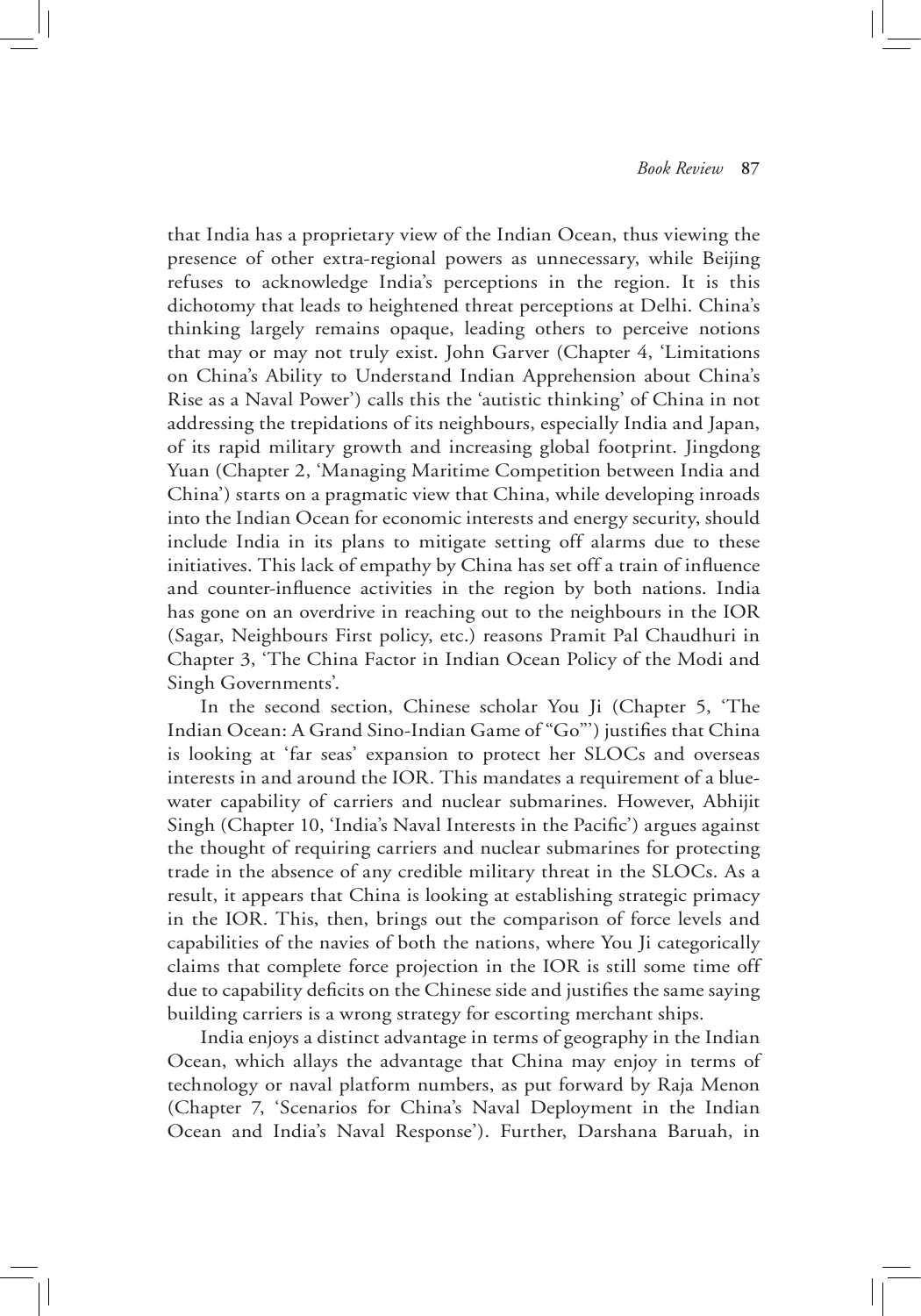## **88** *Journal of Defence Studies*

Chapter 9, 'India's Evolving Maritime Domain Awareness Strategy in the Indian Ocean', brings out that India's efforts in collaborating with other countries for enhancing the maritime domain awareness (MDA) in the IOR are in consonance with adapting to the changes in the maritime environment, rather than a direct reaction to Chinese activities. However, this is not viewed similarly by the Chinese, who have gotten into agreements for dual-use ports, logistical support bases, etc., thus giving credence to the 'string of pearls' theory. This segment covers a very broad gamut of comparing capacities and numerical capabilities of the dynamics involved in the friction in the Indian Ocean, with quite well-researched footnotes, thus providing the reader with adequate information.

The last section actually forms the crux of the perspective differences between the two Asian giants—economics. However, Chapter 11, 'The Maritime Silk Route and India: The Challenge of Overcoming Cognitive Divergence', by Zhu Li, seems very much toeing China's party line and soft peddling the whole idea of the MSR and BRI. Zhu says that the multibillion-dollar project is for the progress of the entire South Asian region, without any underlying motives, and that India's mistrust of the Chinese initiatives is undermining the projects. Though he claims that building port infrastructure may be advantageous to the host nation, he does not cover the consequences of being unable to repay the soft loans, as is the case in Hambantota Port, a scheme now being termed as a 'debt trap'. Jabin Jacob (Chapter 12, 'China's Evolving Strategy in the Indian Ocean Region: Risks in China's MSR Initiative') is more pragmatic in his approach and talks of political complications of the MSR–BRI-like influx of large numbers of Chinese workers into the host nation, routes passing through largely dangerous areas such as Pakistan and the repercussions of the current Chinese economy's slowdown. The concluding chapter by Rory Medcalf (Chapter 13, 'India and China: Terms of Engagement in the Western Indo-Pacific') says it all with this statement: 'the Himalayas are no longer a barrier to Chinese strategic ambition. China has crossed them—by sea.' China is here to stay in the Indian Ocean, but it would augur well for China to engage positively with India and other South Asian nations who have a larger say in the region rather than act unilaterally. India and China need to have a cooperative, constructive, comprehensive and competitive dialogue on the IOR.

The volume presents a balanced view with contributions, statements and citations from both sides of the Malacca. The sensitivities of both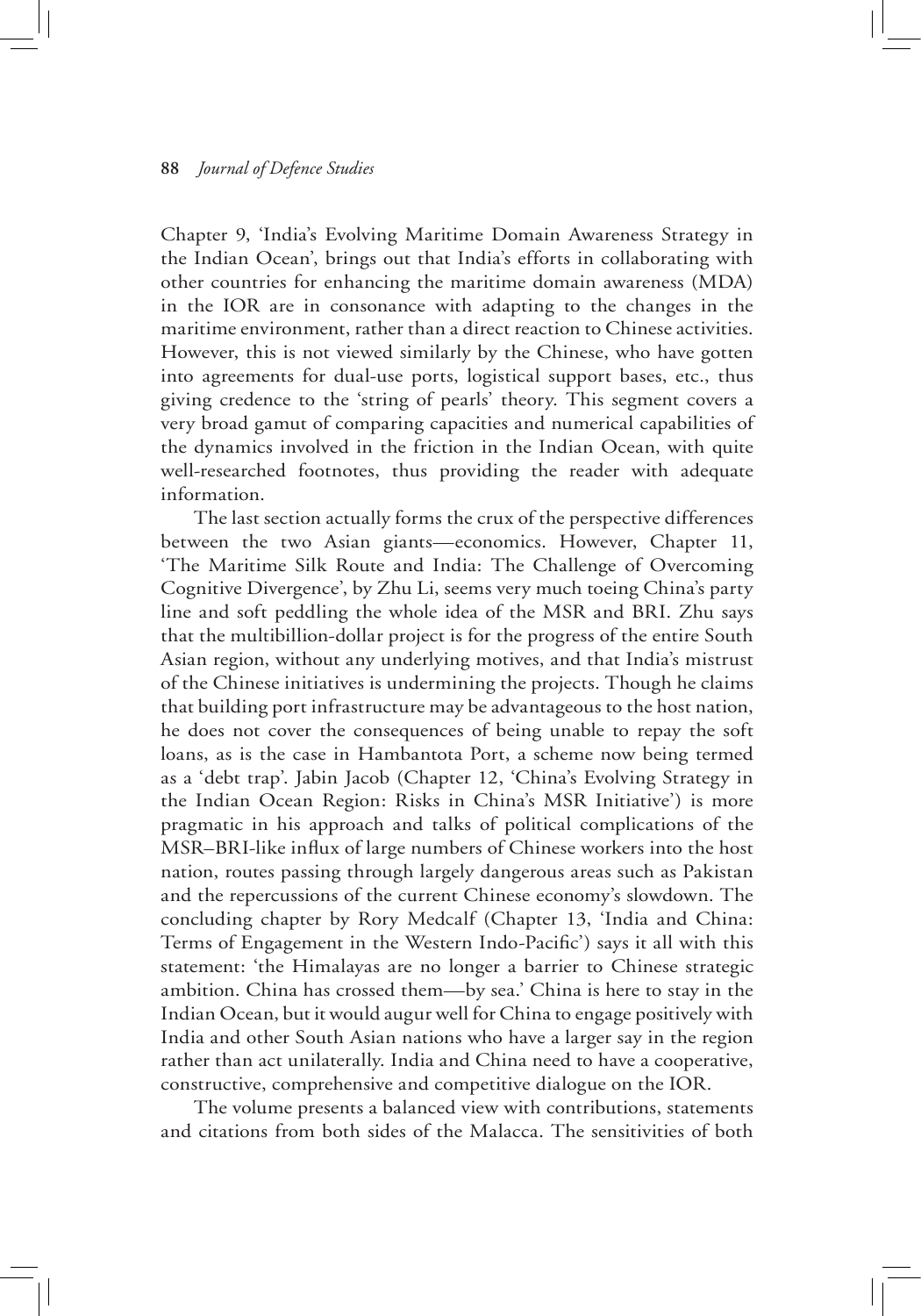China and India are put in focus, with the broad perspectives shown by various organisations and countries. *India & China at Sea: Competition for Naval Dominance in the Indian Ocean* segregates the underlying Indo-China ideation and perception issues in Chapters 1–4, with respect to individual strategic roles, security imperatives, etc., and Chapters 5–10 discuss the various strategies being employed that influence interactions in the maritime domain. Chapters 11 and 12 are articles on the growing presence of Chinese economy in the region and Chapter 13 gives a viewpoint on how India and other nations could engage with China constructively while it asserts itself in the world order.

Every chapter in the collection has takeaways for the reader over almost all the issues, ranging from the differences in perceptions and apprehensions to comparison of maritime capabilities, that are relevant in the Sino-Indian context. However, the trend of China offering loans to smaller beleaguered nations for developing huge infrastructural projects and later on changing the terms of agreement to suit its purposes when the repayment of the loan cannot be made could also have been covered, in depth, with respect to nations in the IOR. Finally, the anthology makes for very easy reading and the simple language with less jargon gives the reader a firm grasp on the subject. The volume is a must read for interested scholars, academics, practitioners, researchers, etc., in getting a handle on India and China's competition for naval dominance in the Indian Ocean, as the title says.